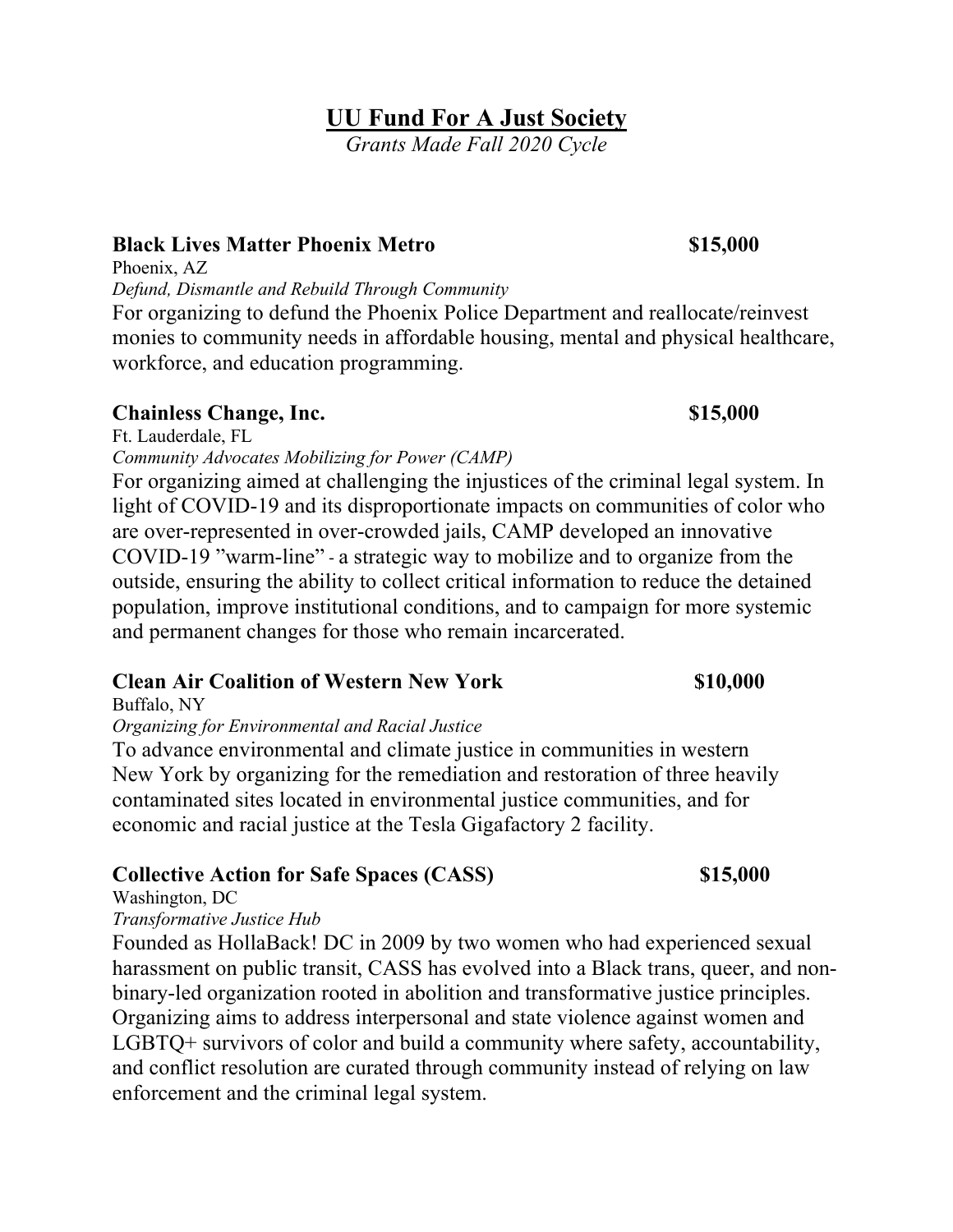## **Cosecha** \$10,000

Boston, MA *Driving Without Fear*

For a campaign fighting for drivers licenses and to pass laws that would allow immigrants to drive without the fear of being detained in 4 key states - Michigan, Massachusetts, Texas, and Indiana.

## **Detroit Heals Detroit**  $\qquad$  **\$10,000**

Eastpointe, MI

*"Nothing About Us Without Us" Divest/Invest Youth-led Healing Justice Campaign* For organizing to defund the police, refund communities, and bring Healing Justice to the students in Detroit to help youth experiencing racial trauma transform their pain into power. The work is also focused on engaging Detroit youth voting power in decisions that directly affect them.

# **Michigan Disability Rights Coalition (Detroit Disability Power \$8,000**

Detroit, MI

*Detroit Accessibility Campaign*

For a multi-pronged organizing campaign to increase accessibility for people with disabilities in Detroit. The 11,6000 voting age Detroiters with disabilities have no unit to assist them with navigating city service & infrastructure, nor advocate on their behalf. Their work is shifting the paradigm of how disability  $\&$  access is understood.

## **National LGBTO Workers Center \$10,000 \$10,000 \$10.000 \$10.000 \$10.000 \$10.000 \$10.000 \$10.000 \$10.000 \$10.000 \$10.000 \$10.000 \$10.000 \$10.000 \$10.000 \$10.000 \$10.000 \$10.000 \$10.000 \$10.000 \$10.000 \$10.000 \$10.000 \$10.000**

New York, NY

*National LGBTQ Workers Center Anti-Discrimination Hotline Project*

To create an LGBTQ Worker Hotline in Chicago and expand the Worker Advocate program to multiple neighborhoods of the city. The project will also track anti-LGBTQ workplace violations and influence campaigns that address discrimination trends across industries, while building up new queer and trans leaders to lead workplace organizing.

## **Native American Community Board \$7,100**

Lake Andes, SD

*Yankton Sioux Community Takes Charge of COVID-19 Policies and Messaging* To mobilize the Yankton Sioux community in eastern South Dakota to systematically and systemically pivot Native Americans to self-advocate for scientifically-based, COVID-19 prevention practices and policies. This organizing will move schools and retail businesses to public acceptance of and advocacy for efforts to preserve health of children and other tribal citizens.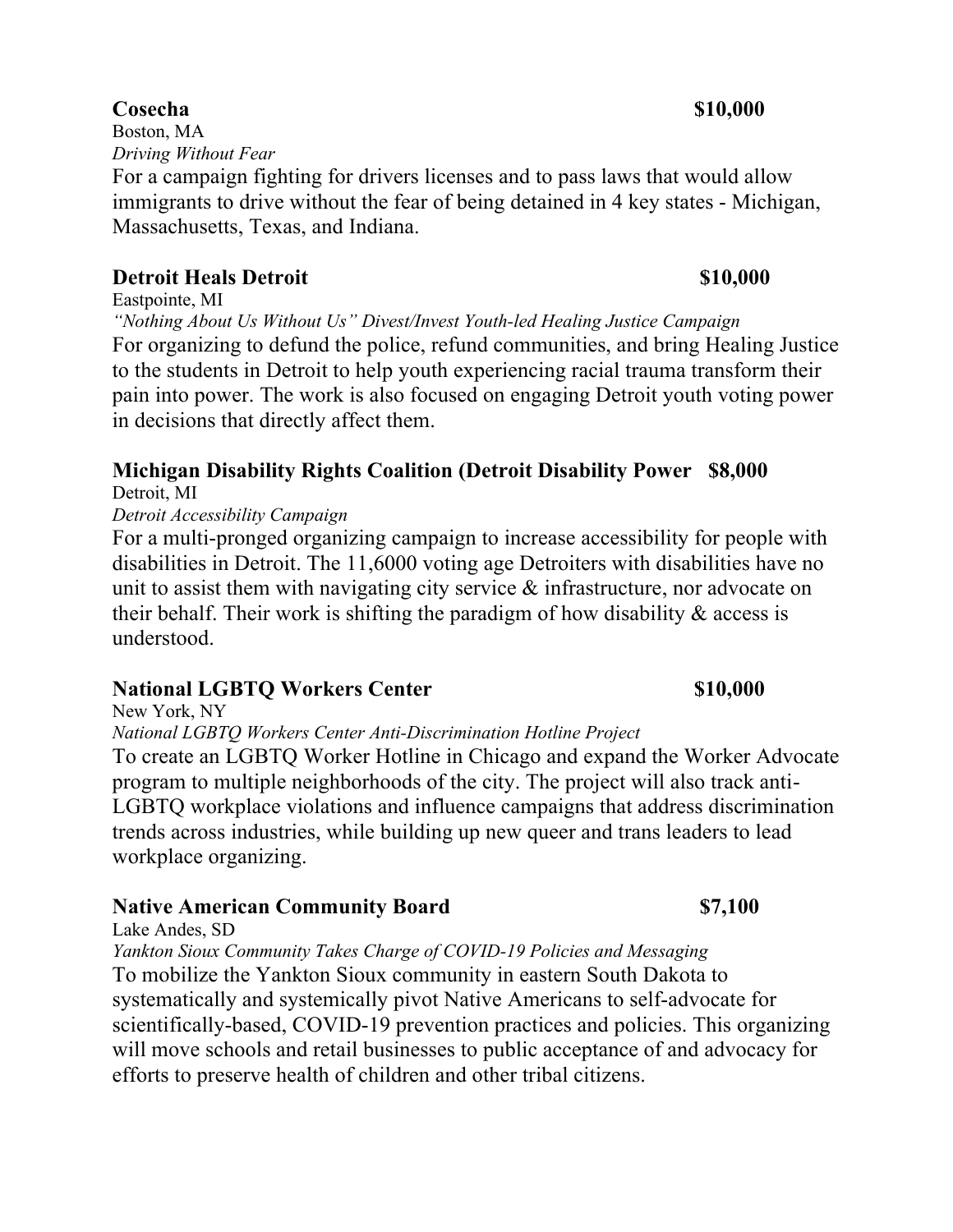## **Norton Bay Inter-Tribal Watershed Council \$10,000**

Fritz Creek, AK *North Bering Sea Tribal Climate Self Determination Project*

To create systemic change in the ways Tribal interests are represented in policies that impact land management by mobilizing Arctic Tribal Communities who are impacted by the elimination of Alaska's Coastal Zone Management program. This community-led project will incorporate key provisions of the Bering Sea Coastal Resource Area Board comprehensive management plan into the Norton Bay Watershed Ocean and Coastal Management plan, and implement climate adaptation planning in the North Bering Sea Region.

## **Poder In Action \$10,000 \$10,000 \$10,000 \$10.000 \$10.000 \$10.000 \$10.000 \$10.000 \$10.000 \$10.000 \$10.000 \$10.000 \$10.000 \$10.000 \$10.000 \$10.000 \$10.000 \$10.000 \$10.000 \$10.000 \$10.000 \$10.000 \$10.000 \$10.000 \$10.000 \$10.0**

Phoenix, AZ *#PHXFuturo Campaign*

To create a Phoenix that is safe and healthy for people directly impacted by violent and oppressive systems. It is grounded on three goals: end state violence; invest in the community; and heal, transform, and liberate Black, Indigenous, people of color, transgender womxn, youth, LGBTQIA+, undocumented, poor, and disabled people.

### **The Dream Network \$7,500**

**Lawrence, MA**

*Incarceration Impact Awareness Project*

This project engages impacted communities on the ground and connects them to ally communities in the surrounding area to promote joint progressive activism on mass incarceration, the disproportionate rates at which blacks and Latinos are incarcerated, and the regional impact high numbers of incarceration have on the Merrimack Valley Region.

## **The Welcome Project PA** \$11,000

Hatboro, PA

*Towards Competency for Health Professionals: Care of Transgender Patients* WPPA understands that individuals on the transgender, non-binary, and intersex spectrum are often misunderstood and discriminated against in healthcare situations. Too many transgender, non-binary, and intersex individuals are afraid of going to the doctor or a clinic for even routine checkups. To combat biases, counter discrimination and lack of knowledge, WPPA will implement an education and sensitivity training program by providing clinics, hospitals, and other medical organizations with materials prepared by transgender people, and engaging in open conversation and dialogue that leads to the implementation of best practices. The training programs, panel events, and consultations with medical professionals will help to ensure that people who identify as transgender, non-binary, and intersex receive proper medical care with dignity.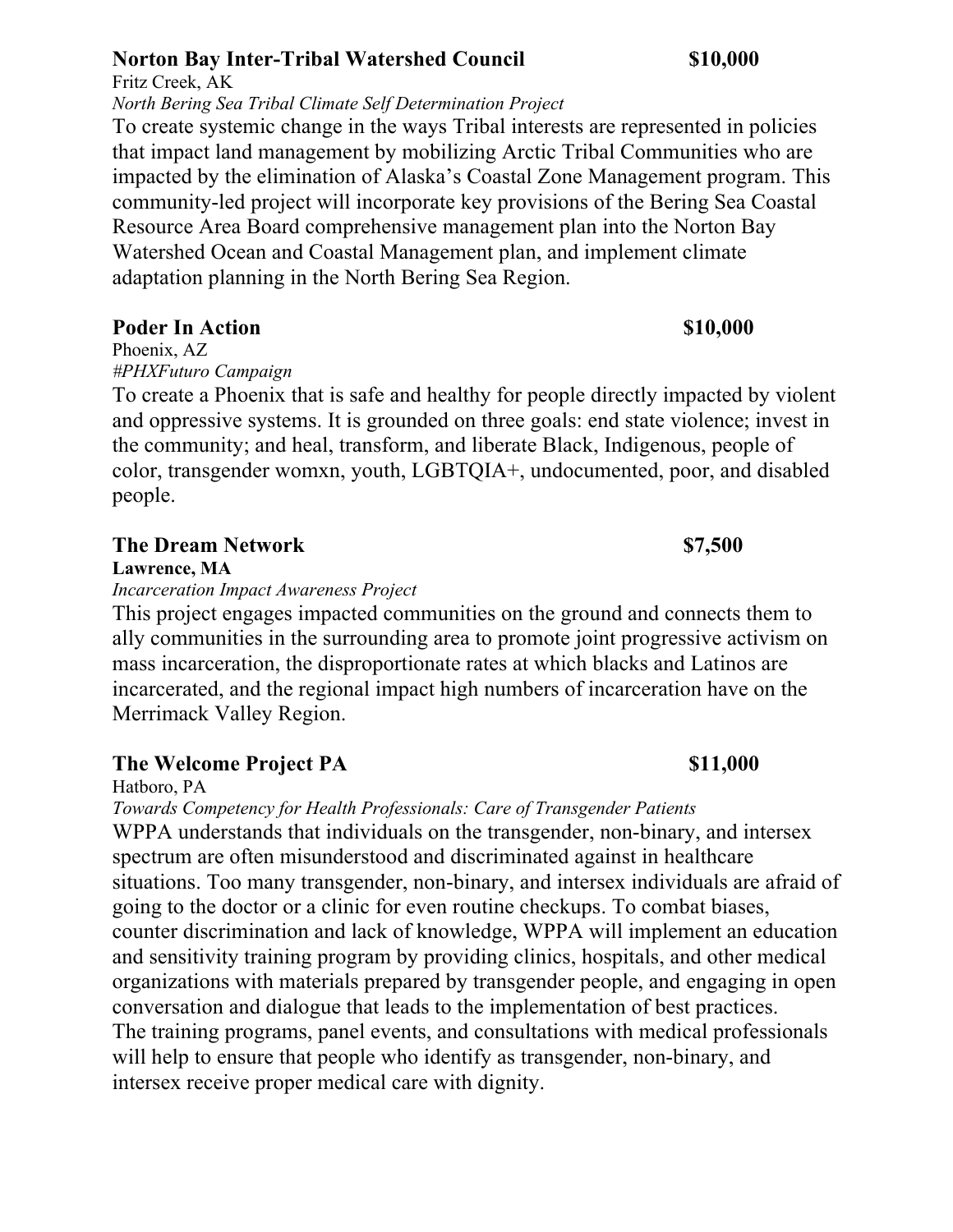### **UE Research and Education Fund \$7,500**

Pittsburgh, PA

*Emergency Workplace Organizing Committee (EWOC)*

For organizing to expand democracy in unionized workplaces by supporting workers to build the power they need to win protections from their employers. EWOC was founded in response to the COVID crisis to fill a void that currently exists in the labor movement - a void that has left non-union workers without basic support for their organizing efforts. The project focuses on a mass volunteer base to provide organizing support and training to non-union workers in their workplaces, with its focus on developing workplace fights and supporting worker leadership development in non-unionized shops.

### **Unifi-Ed \$5,000**

Chattanooga, TN *Community-Led Redistricting*

For a campaign to protect civil liberties in marginalized Hamilton County communities through the local redistricting cycle of 2021. The work aims to dismantle and attack the power structures that have systematically denied voters of color fair representation at the electoral table. This partnership with Civic TN, the Southern Coalition For Justice, and CROWD (Community Redistricting Organizations Working for Democracy) is launching an unparalleled campaign to educate, train, and bring community power to the redistricting process to ensure a transparent redistricting project that will systematically expand voters' civil and human rights.

## **Worker Interfaith Network \$10,000 \$10,000 \$10.000 \$10.000 \$10.000 \$10.000 \$10.000 \$10.000 \$10.000 \$10.000 \$10.000 \$10.000 \$10.000 \$10.000 \$10.000 \$10.000 \$10.000 \$10.000 \$10.000 \$10.000 \$10.000 \$10.000 \$10.000 \$10.000 \$10**

Memphis, TN *Worker Interfaith Network*

Through a worker-led movement in solidarity with local ASCFME and congregations, WIN will organize 1,200 cafeteria workers in Shelby County Public Schools to embark upon a living wage campaign. The long-term goal is to see low-wage Black workers in Memphis obtain a decent and living wage that allows them fully partake in the city's economy and promotes upward mobility.